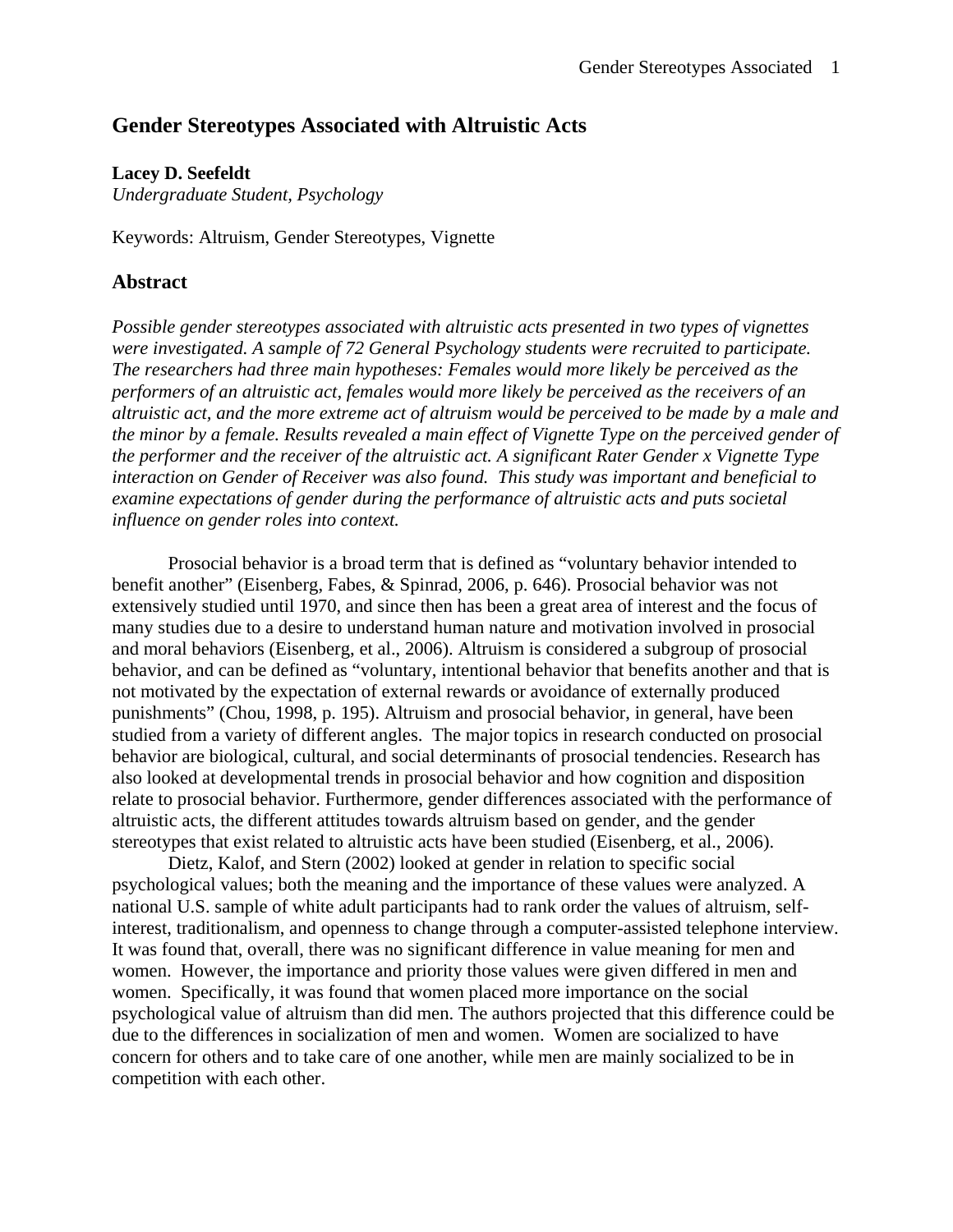Despite the fact that men and women tend to place different values on altruistic acts, Krebs (1970) found that there were no gender differences in the actual performance of altruistic behaviors. Similarly, Chou (1998) examined the affect of gender and participation in volunteer activities on altruistic behaviors. The study found that there was a positive effect of age on altruistic behavior- the older the adolescent, the greater was their score for prosocial behavior. However, there was no gender difference for the frequency of altruistic behaviors. Conversely, a meta-analysis conducted by Eagly and Crowley (1986) found that, when looking at actual number of altruistic behaviors, men perform altruistic acts more frequently than women. Specifically, the higher frequency of helping usually occurred during situations considered instrumental. Instrumental situations deal with more self-oriented behaviors including independence and self-confidence, such as a situation involving a high amount of risk or ability to stay calm and think rationally in an emergency (Eagly & Crowley, 1986). This is compared to expressive situations that deal with more interpersonal behaviors and are associated with concern for others (Spence & Helmreich, 1980). The higher frequency of helping was also involved in situations chivalrous or heroic in nature (Eagly & Crowley, 1986). Spence and Helmreich (1980) reviewed all of the literature on gender role attitudes and behaviors and originally classified the gender role traits into these two categories: instrumental and expressive. They found that women traditionally possess "interpersonally-oriented expressive qualities, for example, kind, tactful, aware of other's feelings," whereas men actually possess stereotypical "self-assertive instrumental attributes, for example, independent, active, self-confident" (p. 150). Eisenberg, et al. (2006) aptly pointed out that there are many inconsistencies amongst the studies involving which gender is actually more altruistic.

Furthermore, Eisenberg, et al. (2006) pointed out that "based on stereotypic gender roles, females generally are expected and believed to be more responsive, empathetic, and prosocial than males, whereas males are expected to be relatively independent and achievement oriented" (p. 696). Other than this acknowledgement of gender stereotypes in altruistic situations, studies conducted on the perceptions of gender on altruistic behaviors are minimal. Such studies mostly involve children's perceptions about gender and the role of gender in altruistic acts. The research has consistently found that, when children are asked who is more altruistic, girls are generally rated as more altruistic than boys; this perception also exists in teachers (Shigetomi, Hartmann, & Gelfand, 1981).

Further research on children's perceptions of gender in altruistic situations has explored the possibility that this impression that girls are more altruistic may be due to a measurement bias (Zarbatany, Hartmann, Gelfand, & Vinciguerra, 1985). Specifically, Zarbatany, et al. (1985) created an empirically derived measure with examples given by children to minimize a sex-bias in the formerly used theoretically produced instrument. Sixty-five children were asked to write descriptions of when they have watched a peer, or have directly "(a) helped another child, (b) shared with another child, (c) made another child feel better, and (d) got another child out of a tough spot" (Zarbatany, et al., 1985, p. 98). These four types of prosocial behavior are referred to frequently when discussing child altruism because they are a good representation of prosocial behavior as a whole. The children were then asked whether they thought boys, girls, or neither, were more likely to perform these four types of prosocial behavior. The descriptions were then rated as either more masculine or more feminine in relation to these four categories and a measure was created containing items on a 5 point scale as "definitely more likely to be performed by boys (1) to equally likely to be performed by boys and girls (3) to definitely more likely to be performed by girls (5)" (Zarbatany, et al., 1985, p. 99).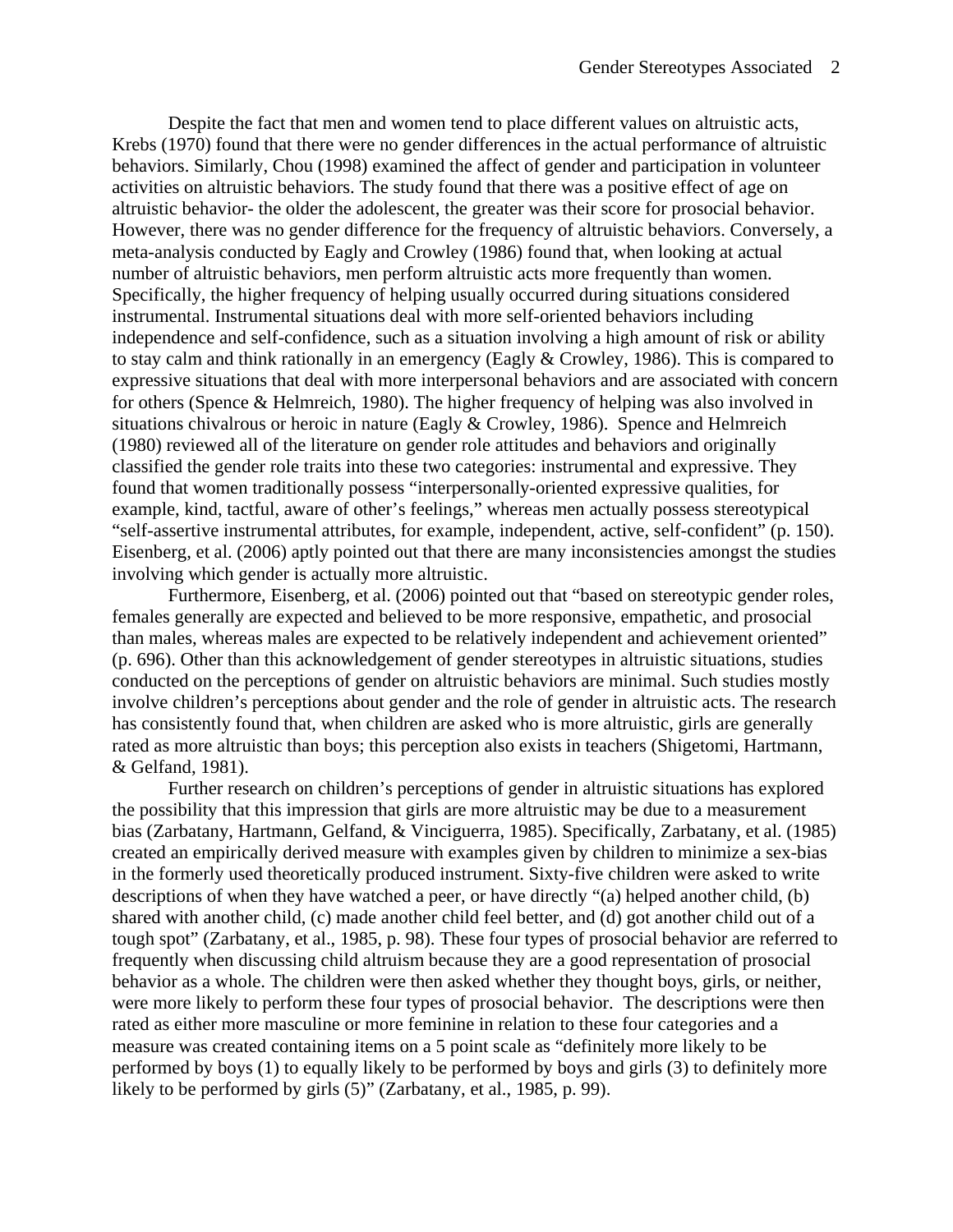Zarbatany, et al. (1985) then administered this measurement to a second group of 58 children in two forms: peer nomination or gender rating. Once again, girls were generally perceived to be more altruistic than boys. However, they found that it depended greatly on the content of the items and on the scale of measurement. For the feminine and gender neutral items, girls were more often selected as altruistic, for more masculine situations, males were more often selected. Overall, girls were more likely to select girls as being more altruistic, and boys were more likely to select boys during responses. The only major difference between the two forms used to collect data was that the numbers were more extreme on the gender rating form than on the peer nomination form (Zarbatany, et al., 1985).

 This review of the literature suggests that there is still much to learn about gender stereotypes that may accompany adults' perceptions of altruistic behavior. After reviewing previous research, and specifically Zarbatany, et al. (1985), the present study was designed to further examine gender stereotypes associated with altruistic acts but with adults instead of children. Two types of vignettes were presented to explore any differences in perceptions associated with different levels of altruism. One vignette described a major act of altruism; a situation where there was a greater cost (e.g., effort) to the person performing the act and greater benefit to the recipient. A second vignette described a minor act of altruism; a situation where there was a smaller cost to the person performing the act and lesser benefit to the recipient (Swap, 1991). The analysis focused on participants' inferences about the gender of the actors in the altruism vignettes.

There are three main hypotheses for this research. First, it was expected that people would infer a person who performs an altruistic act is more likely to be female. This hypothesis was based on previous research suggesting that people generally believe girls are more altruistic than boys (Shigetomi, et al., 1981).

Second, it was expected that people would infer a person who receives an altruistic act is more likely to be female. While there was no research found that directly examined perception's of the gender of the recipient of an altruistic act, this hypothesis is a consistent with research on gender stereotypes. For example, Deaux and Lewis (1984) found that women are stereotypically viewed as more passive and males as more aggressive.

Finally, it was expected that participants would infer a person who performs the more extreme act of altruism is more likely to be male and a person who performs a minor act of altruism is more likely to be female. This final hypothesis was based on Eagly and Crowly's (1986) research which found that while females are expected to exhibit many helping behavioral traits and have the stereotypical caring type persona; males are expected to engage in high risk behaviors that are associated with heroism.

## **Method**

#### *Participants*

Participants were 78 college students in General Psychology courses at the University of Wisconsin- Stout. The researchers recruited participants by going into three General Psychology classes. Of these participants, six were eliminated due to incomplete surveys, 42 were female, and 30 were male.

#### *Materials*

 Participants were given a research packet containing one of two short vignettes and a questionnaire. One of the vignettes described a minor act of altruism and the other described a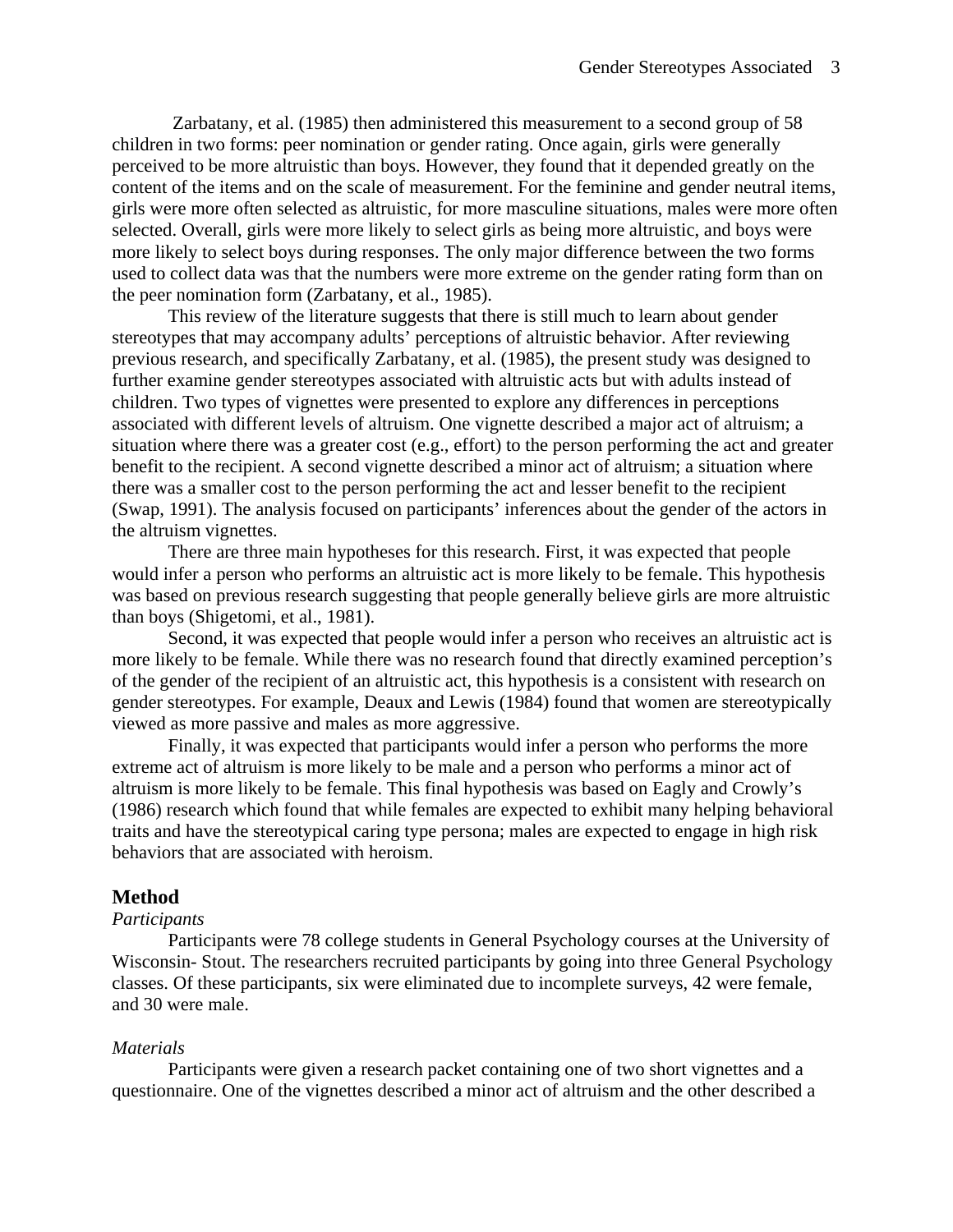more extreme act of altruism. The vignette of the minor act of altruism was a narrative of a person returning another person's grocery cart at a supermarket. The major act of altruism vignette described a person visiting a fast food drive-thru where the person in the front car paid for the person behind them. There were no hints at a particular gender. The participants then completed a brief questionnaire containing items about their perceptions of the vignette. Specifically, the questionnaire contained items about the person receiving the act of kindness and the person performing the act of kindness within the vignette (i.e., intelligence, wealth, trustworthiness). The questionnaire also included general demographic information about the participants themselves.

#### *Procedure*

Each participant was randomly assigned to one of the vignette conditions. Participants took a research packet from a randomly mixed stack containing both conditions of vignettes. Participants were told that the study was about random acts of kindness and that they would be reading a short vignette and completing a questionnaire based on their impressions of the vignette.

Each participant read and signed a consent form, and then they were given a research packet. The first page of the research packet contained a short paragraph with instructions to read the scenario provided and then complete the short survey. The second page contained one of two vignettes (either a minor or major act of altruism), and the third page contained a questionnaire asking about their perceptions of what they had read. The critical dependent measures assessed the perceived gender of the individual performing the altruistic act and the perceived gender of the individual receiving the altruistic act. Gender perceptions were measured by asking people to indicate the likely gender of the target on a 1 to 8 semantic differential scale. This measure was used to give an indication of the degree of masculinity – femininity associated with the act described in the vignette. Several additional items assessed various opinions about the characters in the vignette. Upon completion of the questionnaire, participants turned in their packets and were given a debriefing form to read that further explained the experiment.

## **Results**

Six of the 78 original subjects' data were discarded due to incomplete questionnaires. Within the semantic differential scales, multiple items were reverse scored and a series of correlations were run to see if the items on the semantic differential scales were related. In addition to the semantic differential about gender, the other items included: youthfulness, strength, kindness, trustworthiness, beauty, wealth, intelligence, and helpfulness. In general, the majority of the items were not related. As such, these items were excluded from further analysis. *Gender of Performer* 

To examine perceptions of the gender of the person performing the altruistic act, the data were analyzed two ways. First, the dichotomous items accessing gender of performer were examined. In the minor vignette condition 55% of participants indicated the performer was female. In the major vignette condition only 26.5% of participants indicated the performer was female. The second analysis was run using the gender semantic differential data. This measure was used to indicate the degree of masculinity or femininity associated with the act. A 2 Participant Gender (female vs. male) x 2 Vignette Type (minor act of altruism vs. major act of altruism) between-subjects ANOVA was used.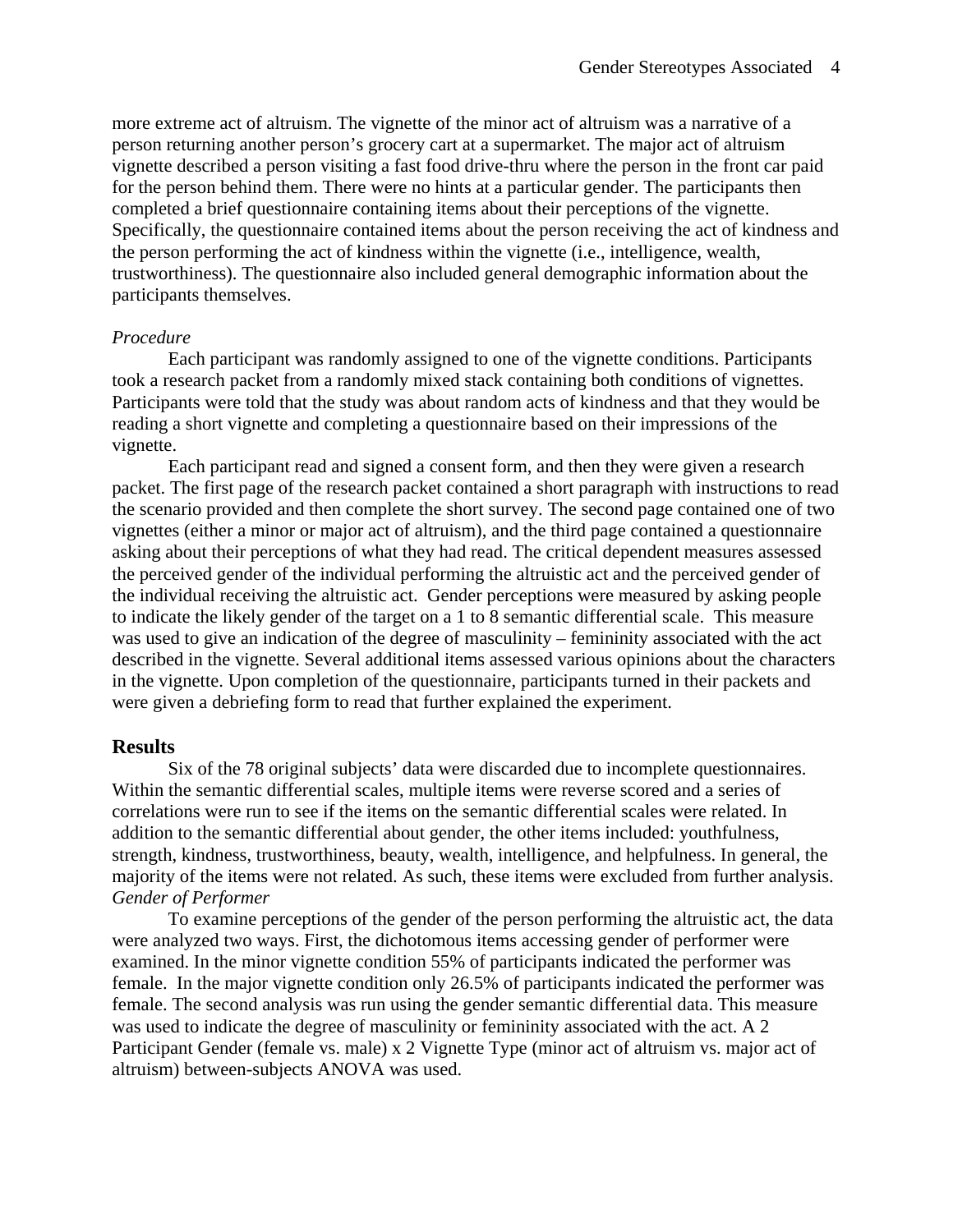Results revealed a main effect of Vignette Type,  $F(1,68) = 6.303$ ,  $p < .05$ . Participants with the minor act of altruism vignette ( $M = 4.11$ ,  $SD = 2.447$ ) rated the performer to be female significantly more often than participants with the major act of altruism vignette ( $M = 5.65$ ,  $SD =$ 1.983). There was no main effect of Rater Gender,  $F(1,68) = 2.549$ ,  $p = .115$ . There was also no significant interaction of Rater Gender x Vignette Type,  $F(1,68) = 2.303$ ,  $p = .134$ . *Gender of Receiver*

To examine perceptions of the gender of the person receiving the altruistic act, the data were analyzed two ways. Once again, the dichotomous items accessing gender of receiver were examined. In the minor vignette condition 84.2% of participants indicated the receiver was female. In the major vignette condition 67.6% of participants indicated the receiver was female. The second analysis was run using the gender semantic differential data. This measure was used to indicate the degree of masculinity or femininity associated with the act. To examine perceptions of the gender of the person receiving the altruistic act the data were analyzed using a 2 (female vs. male) x 2 (minor act of altruism vs. major act of altruism) between subjects ANOVA.

Results revealed a main effect of Vignette Type,  $F(1,68) = 9.032$ ,  $p < .05$ . Participants with the minor act of altruism vignette ( $M = 2.34$ ,  $SD = 1.512$ ) rated the receiver to be female, significantly more often than participants in the major act of altruism vignette ( $M = 3.59$ ,  $SD =$ 2.176). There was no main effect of Rater Gender,  $F(1,68) = .154$ ,  $p = .696$ .

There was a significant interaction of Rater Gender x Vignette Type on Gender of Receiver,  $F(1,68) = 4.614$ ,  $p < .05$ . Follow up simple effects tests revealed that male raters perceived females to be the recipient of the minor altruistic act and perceived males to be the recipient of the extreme altruistic act,  $F(1,68) = 12.45$ ,  $p < .01$ . There was no difference in perceptions for female raters (see Figure 1).



*Figure 1.* Perception of the Gender of the Person Receiving the Act of Altruism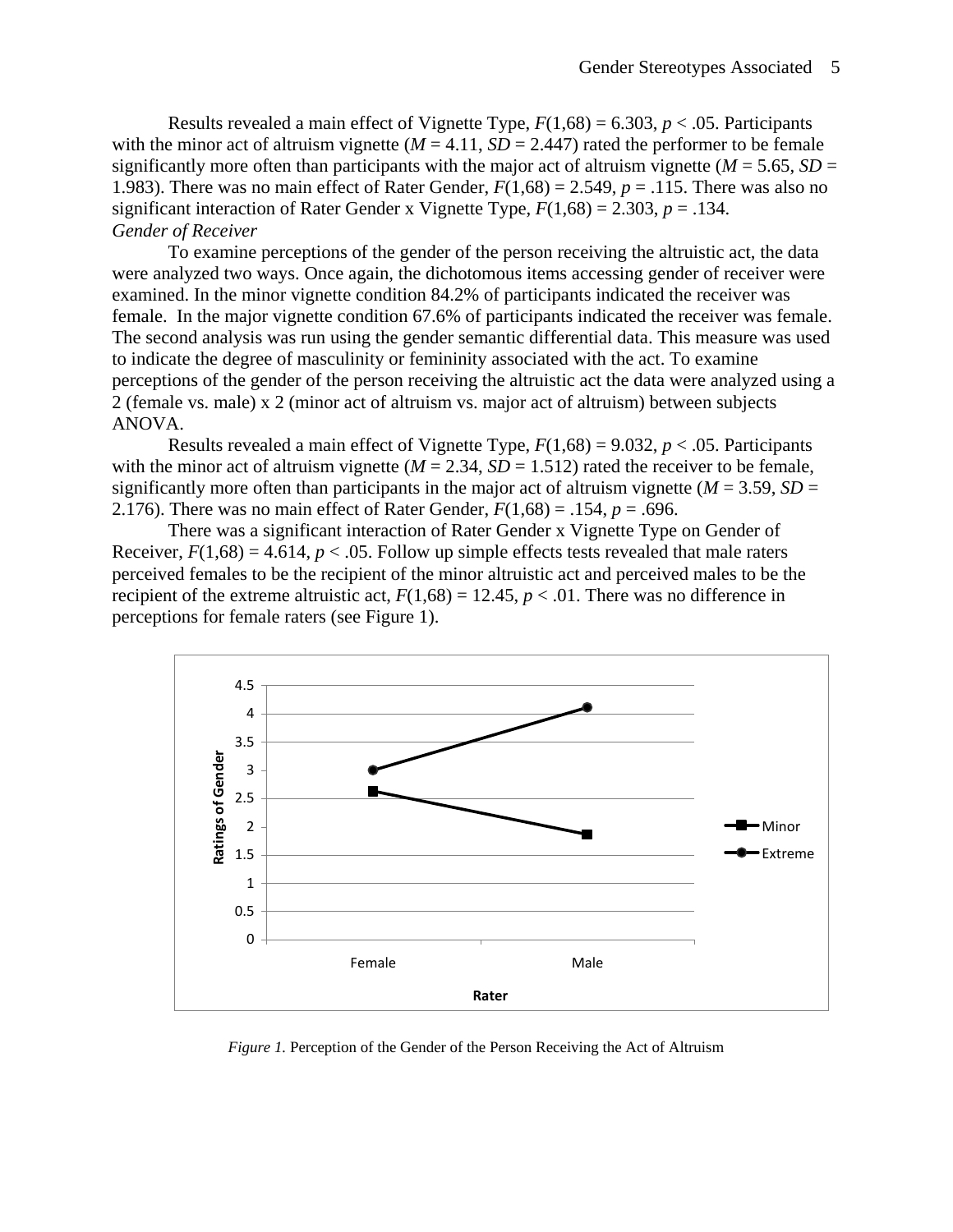### **Discussion**

All of the major hypotheses for the study were supported. First, it was expected that people would be more likely to infer a person who committed an altruistic act was female. In the study overall, females were more frequently perceived as the performer of the altruistic act. The second hypothesis was supported in that people were more likely to infer a person who received an altruistic act was female. Overall, females were more frequently perceived as being the receiver of the altruistic act. The last hypothesis was that there would be a main effect for vignette type. Specifically, the more extreme act of altruism would be perceived to be made by a male character and the more minor act of altruism would be perceived to be made by a female character. This hypothesis was supported in the study because participants with the minor act rated the performer to be female significantly more often than those with the major act of altruism vignette.

One limitation to the study included the vignettes themselves. The researchers painstakingly attempted to create realistic vignettes that did not already have a gender stereotype connected with them. However, in the major act of altruism where a character pays for another characters meal at a drive in, there may have been a small amount of bias toward males for being the performer of the act because in American society, it is a stereotypical view for the male to pay for the female. Gender neutral scenarios were desired because if the scenarios were already too closely linked to a typical gender stereotype, then the results would have definitely shown a specific result; but the study was looking more at whether or not altruism as a whole had a gender stereotype bias. If this study were to be conducted again, extra effort would be taken to create gender neutral vignettes.

Another limitation to the study included the participants that had to be eliminated from the study due to incomplete questionnaires. This was partly due to some participants' unwillingness to select ratings based on their own perceptions. These individuals were thinking in terms of the "correct" answer so would simply put down on their questionnaire that the vignette did not say what the gender of the character was. Another reason for the incomplete questionnaires was because of the construct of the measure used. Some participants did not know there was a back to the questionnaire so they filled out the front but did not complete it. If this study were done again, a statement at the bottom of the sheet would simply instruct participants to turn the sheet over to finish their responses, or another solution would be to have the research packets change to a one-sided only format.

The last limitation that should be addressed was the measure used in general. The measure included two semantic differential scales with 8 options for rating. The problem with this scale is the fact that participants did not have an option to be neutral, and therefore either selected a higher or lower middle. Selecting a 4 on the scale would be weighted toward female, and selecting a 5 on the scale would be weighted toward male. This may have had some effect on the results simply because where they may have wished to select an option for being gender neutral in their views but were forced to choose a mid-rating that may have been unrepresentative of their intended response.

There are many possible studies that could be conducted in the future about gender stereotypes related to altruism. First, it was difficult to find previous studies that looked at the gender of the person who was receiving the altruistic act. While the author did look at this to some degree, a future direction of study could be to further explore what stereotypes are involved when it comes to the receiver of an altruistic act and whether or not it matters who the performer is. Another direction this research could be taken is to take a closer look at the significant